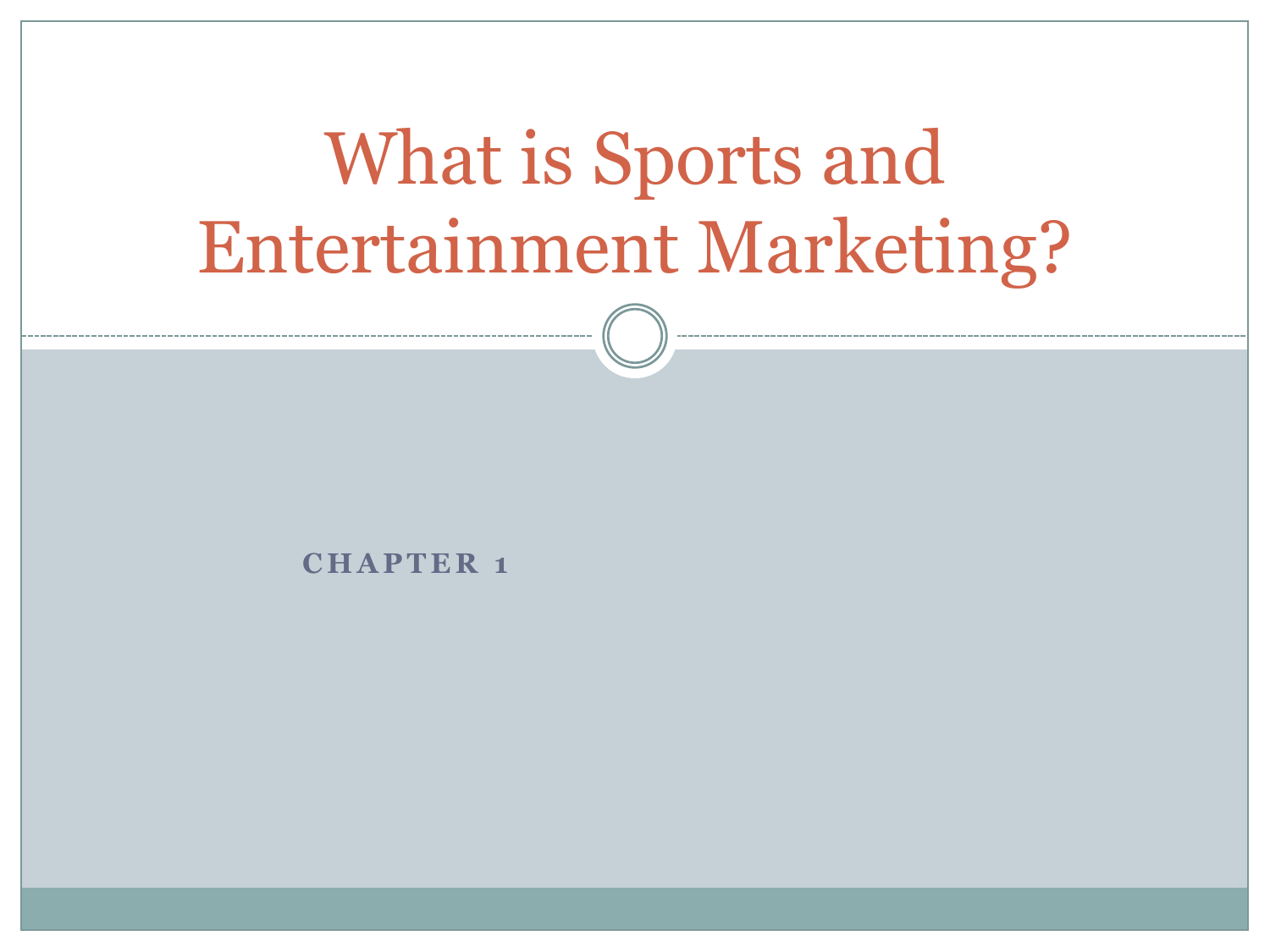- Activity: in groups of 2 or 3, identify 4 advertising campaigns that feature athletes and/or celebrities.
	- How have the campaigns influenced your thoughts about the product?
	- Would you buy celebrity/athlete-endorsed products? Explain.
	- Have you purchased a product specifically because it was endorsed by a favorite celebrity/athlete? Explain.
	- o <https://www.youtube.com/watch?v=NseKug63naM>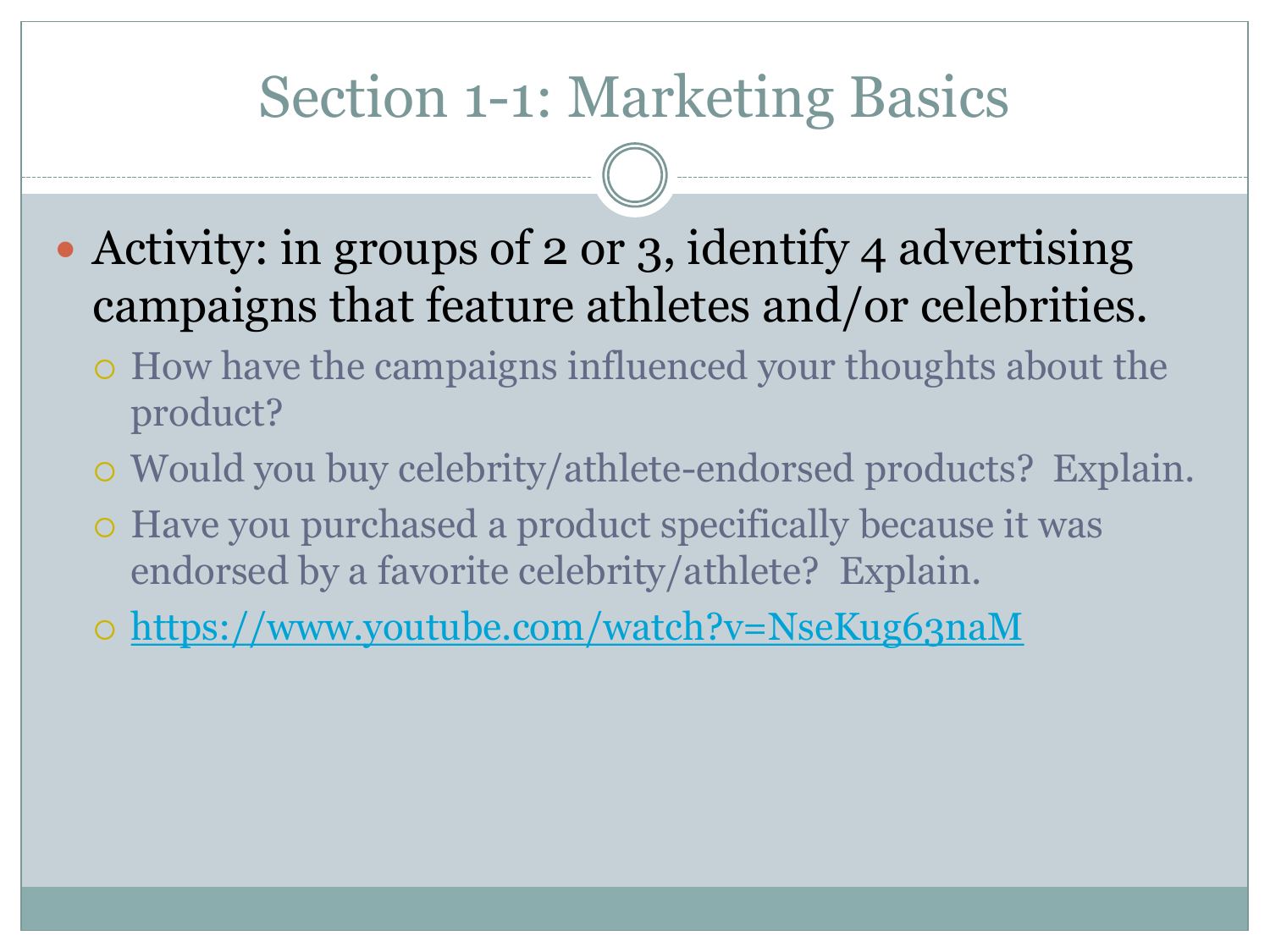- Define marketing in your own words
- AMA definition: activity, set of institutions, and processes for creating, communicating, delivering, and exchanging offerings that have value for customers, clients, partners, and society at large

 Basic definition: creation and maintenance of satisfying exchange of relationships

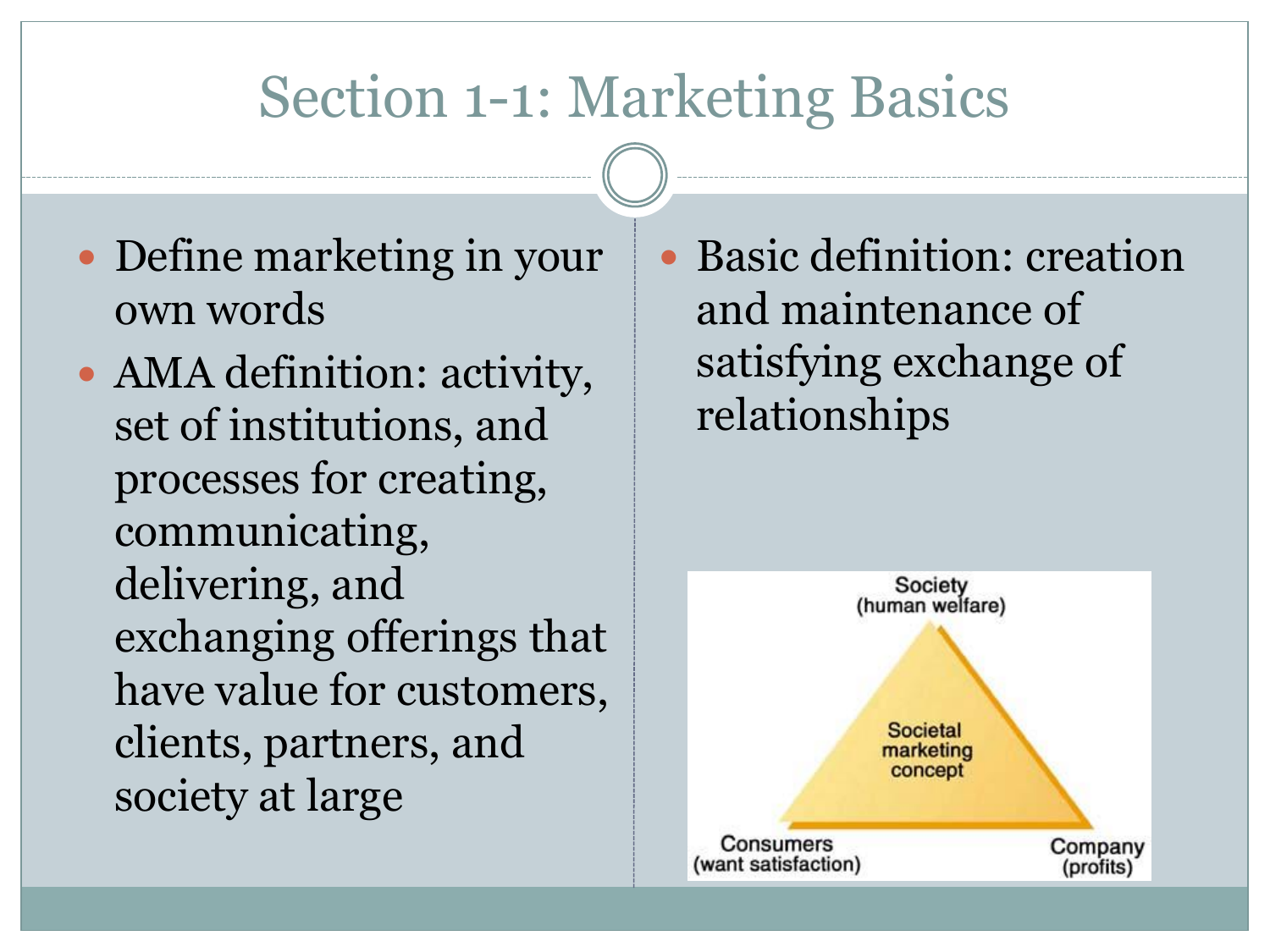#### • Creation:

- Product development
- What do you think goes into product development in terms of sports/entertainment?

### • Maintenance:

- Must continue as business operates
- How would this happen?

### • Satisfaction:

- Must meet needs of businesses and customers
- How would this happen in these industries?

### Exchange relationships:

 When both the business and customer give and receive something of value

Such as?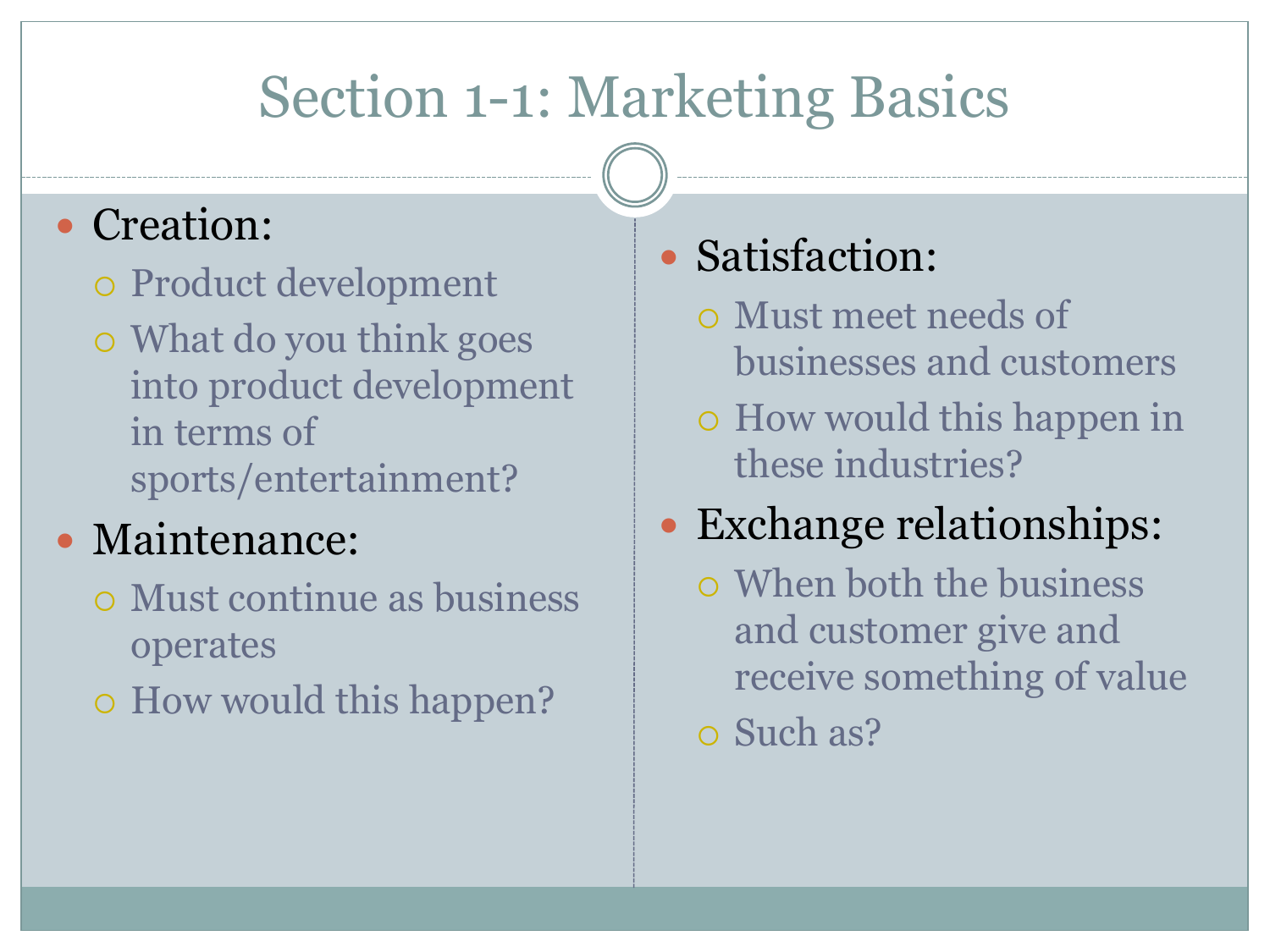- Sports/entertainment are top industries
- Must assess demand
- Assess competition
- Financial value of what they offer
- Must consider all aspects of marketing in order to deliver

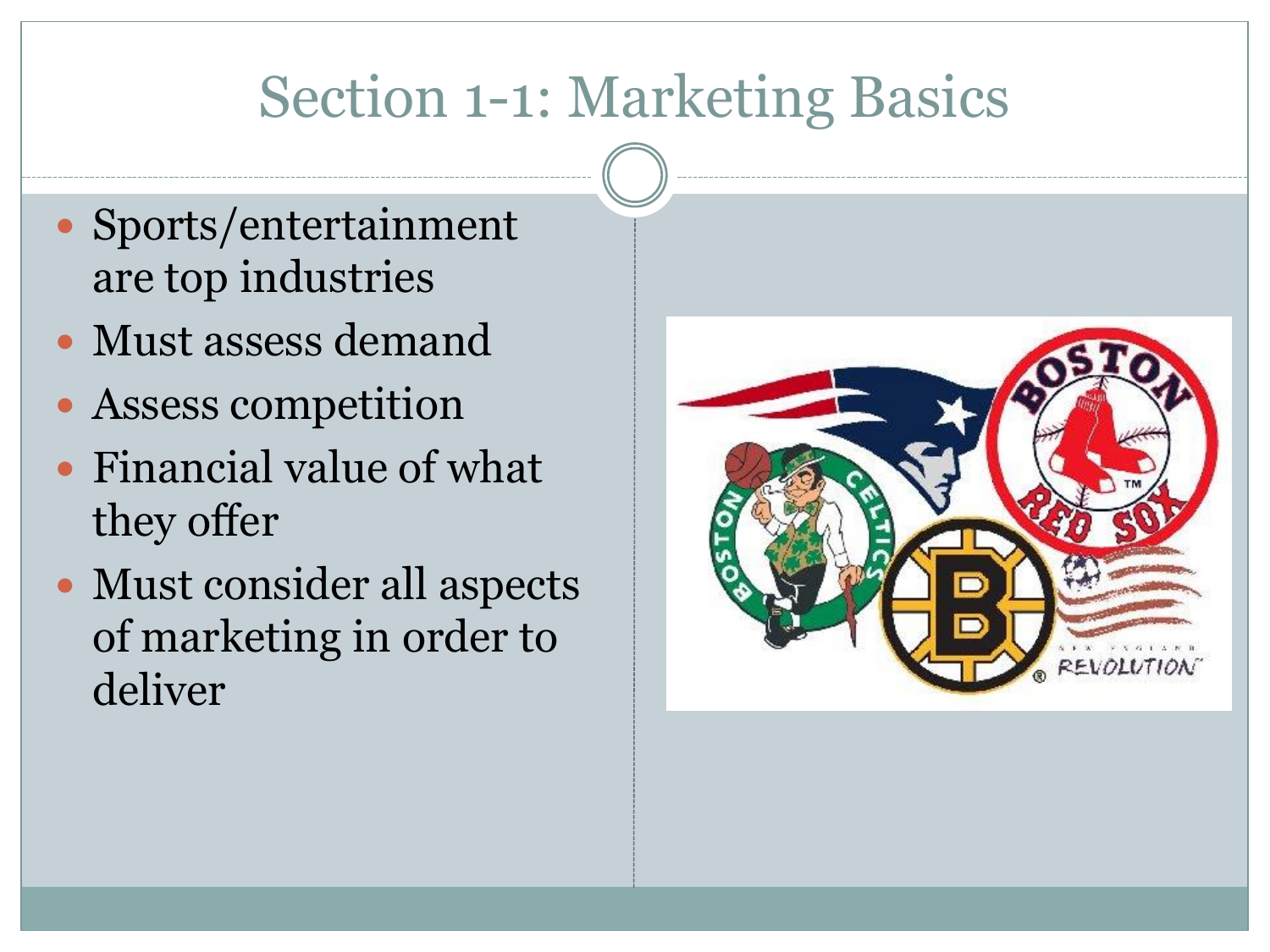### • Marketing mix:

- $O$  AKA: 4 P's
- Product: good or service being sold to customers
- Distribution (Place): where product will be sold and how it will get there (mode of transportation, route)
- Price: how much will be charged, payment options available
- Promotion: communicating product to the market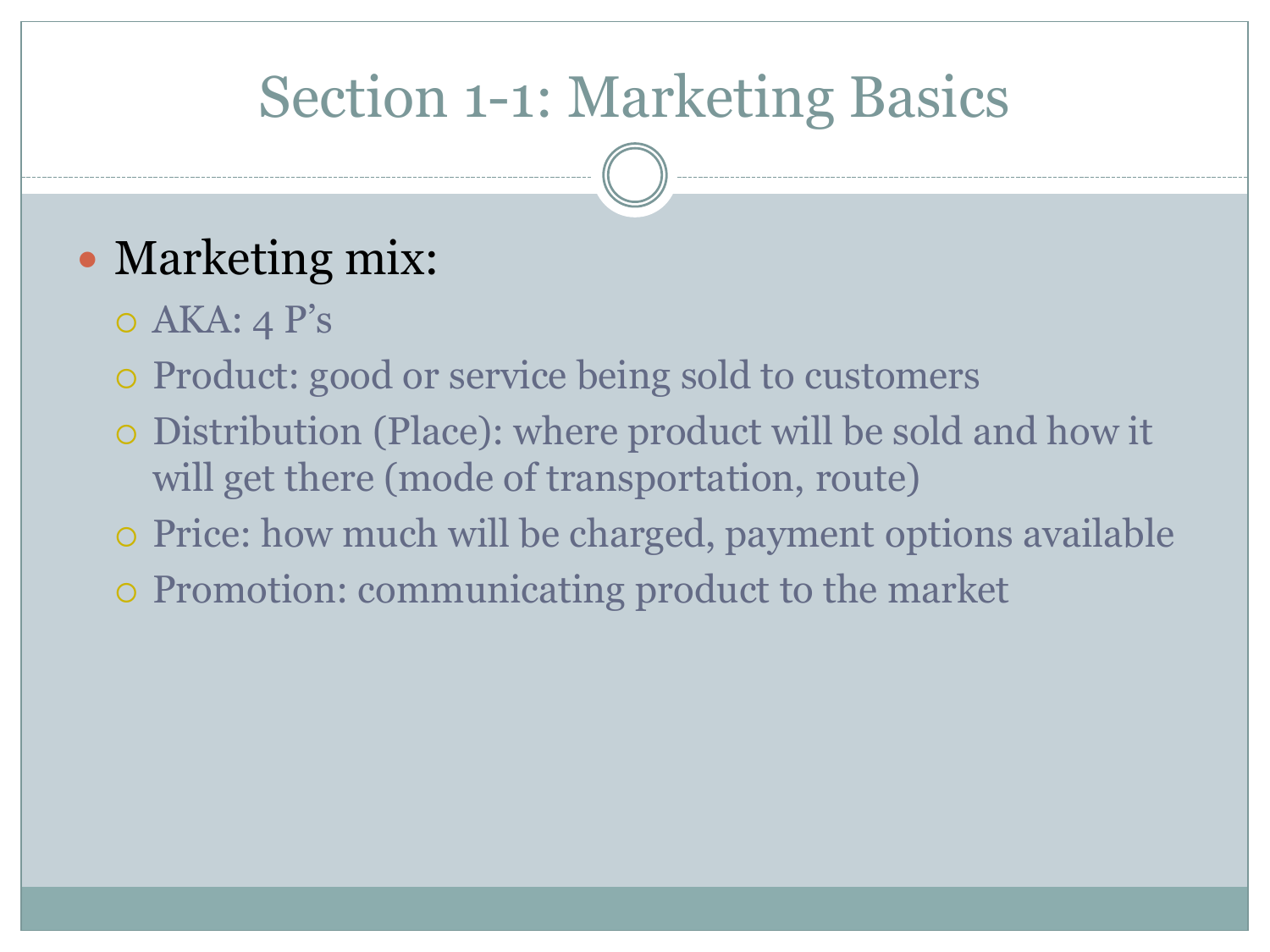#### List different ways society chooses to entertain themselves

- Football
- Baseball
- Soccer
- Concerts
- Fairs
- NASCAR
- Video games
- Movies/Television
- Theatre

 Discretionary income: money left over after an individual has paid all necessities in life (house, car, utilities, etc.)

- Think: how do you spend your discretionary funds?
- Has that changed throughout your life? Explain.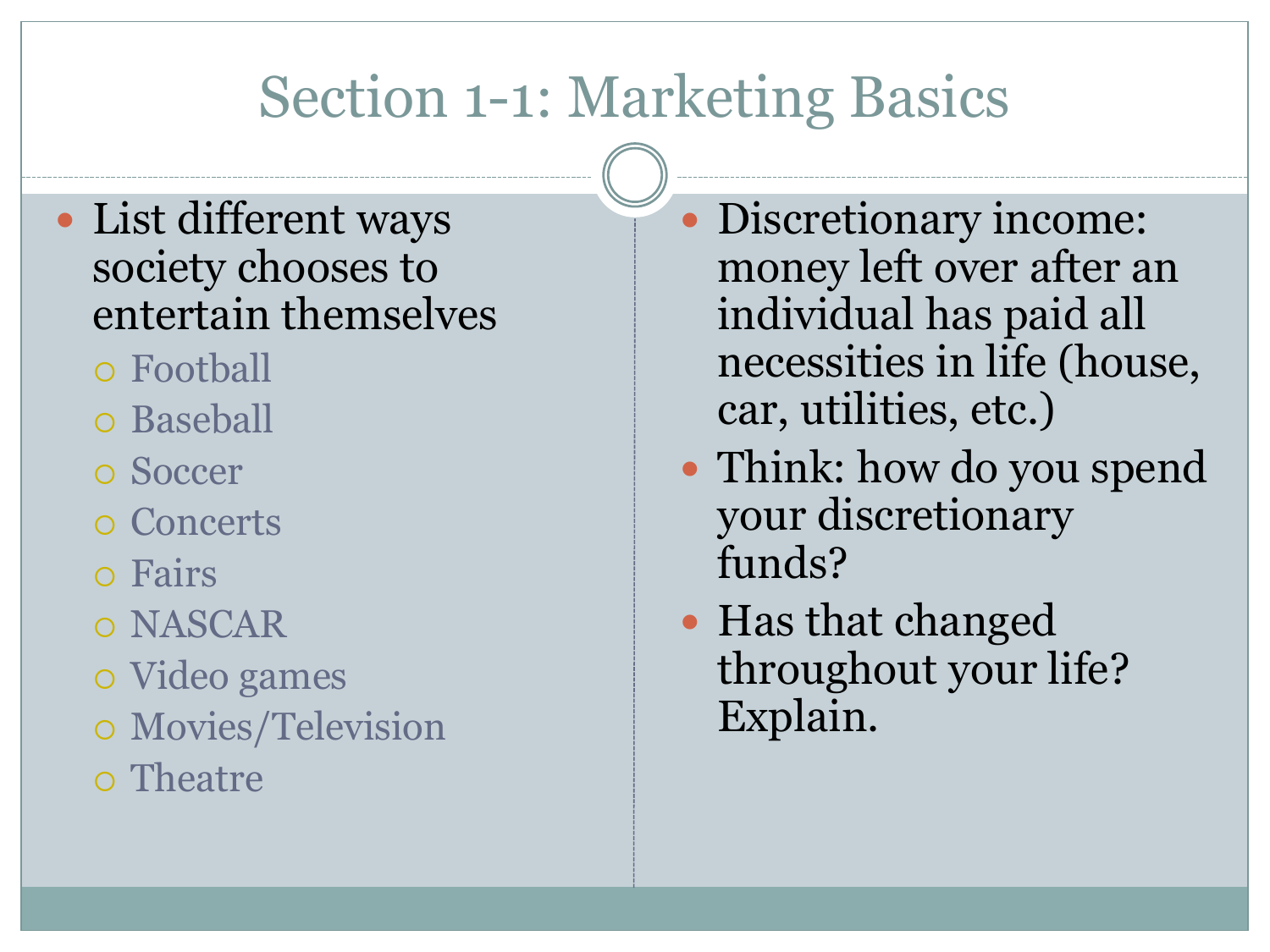- Must create the right number of products to offer:
	- Too little: lose sales Too many: markdowns
- Price influences purchasing decisions
	- Must cover costs
	- Must make profit
	- Must be appealing to customer base
- Activity (pgs. 6-8)

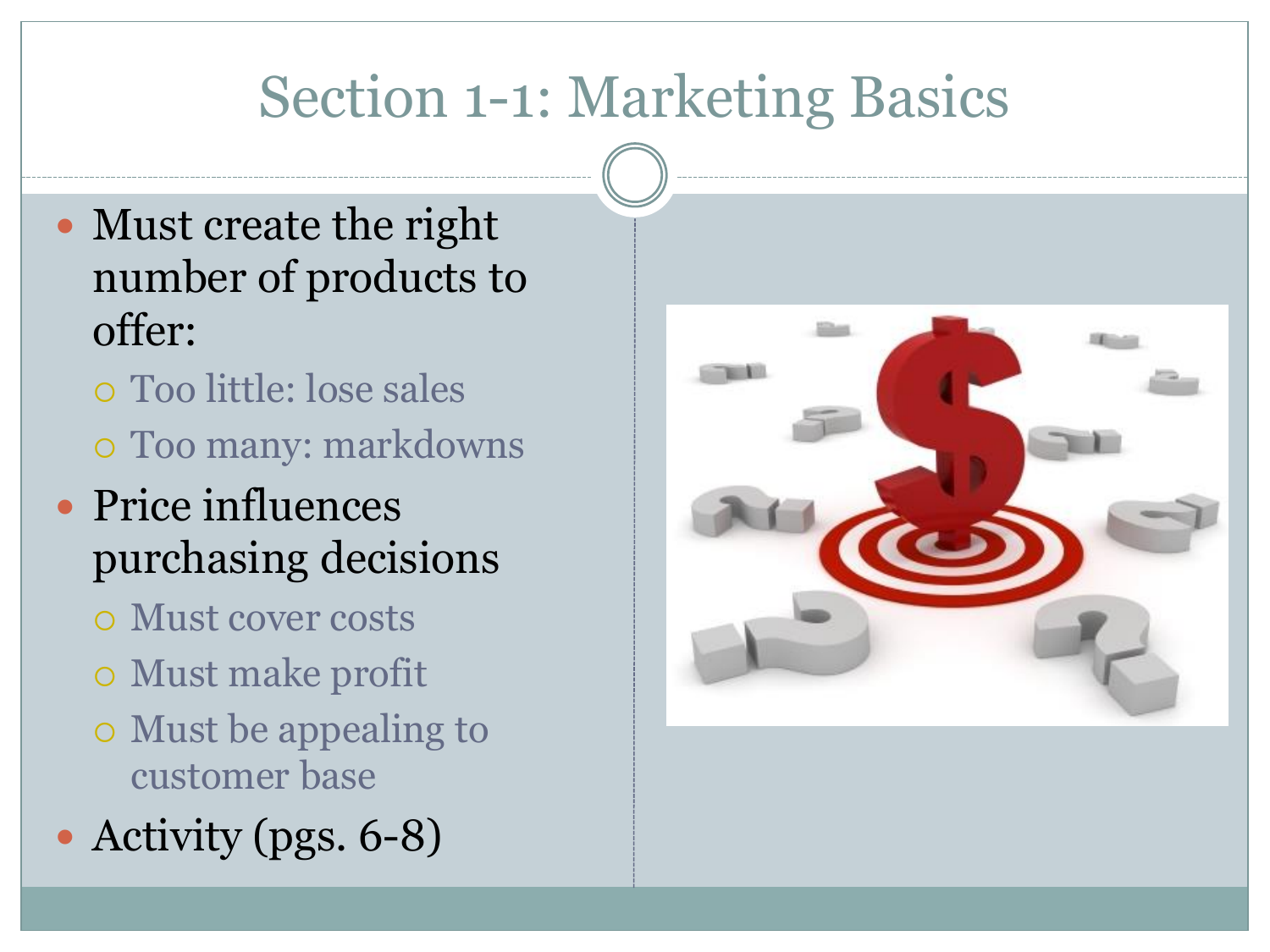### • Core standards of marketing:

- o Channel Management
- o Pricing
- Marketing Information Management (MIM)
- Product/Service Management
- o Promotion
- Selling
- o Marketing Planning
- Financing: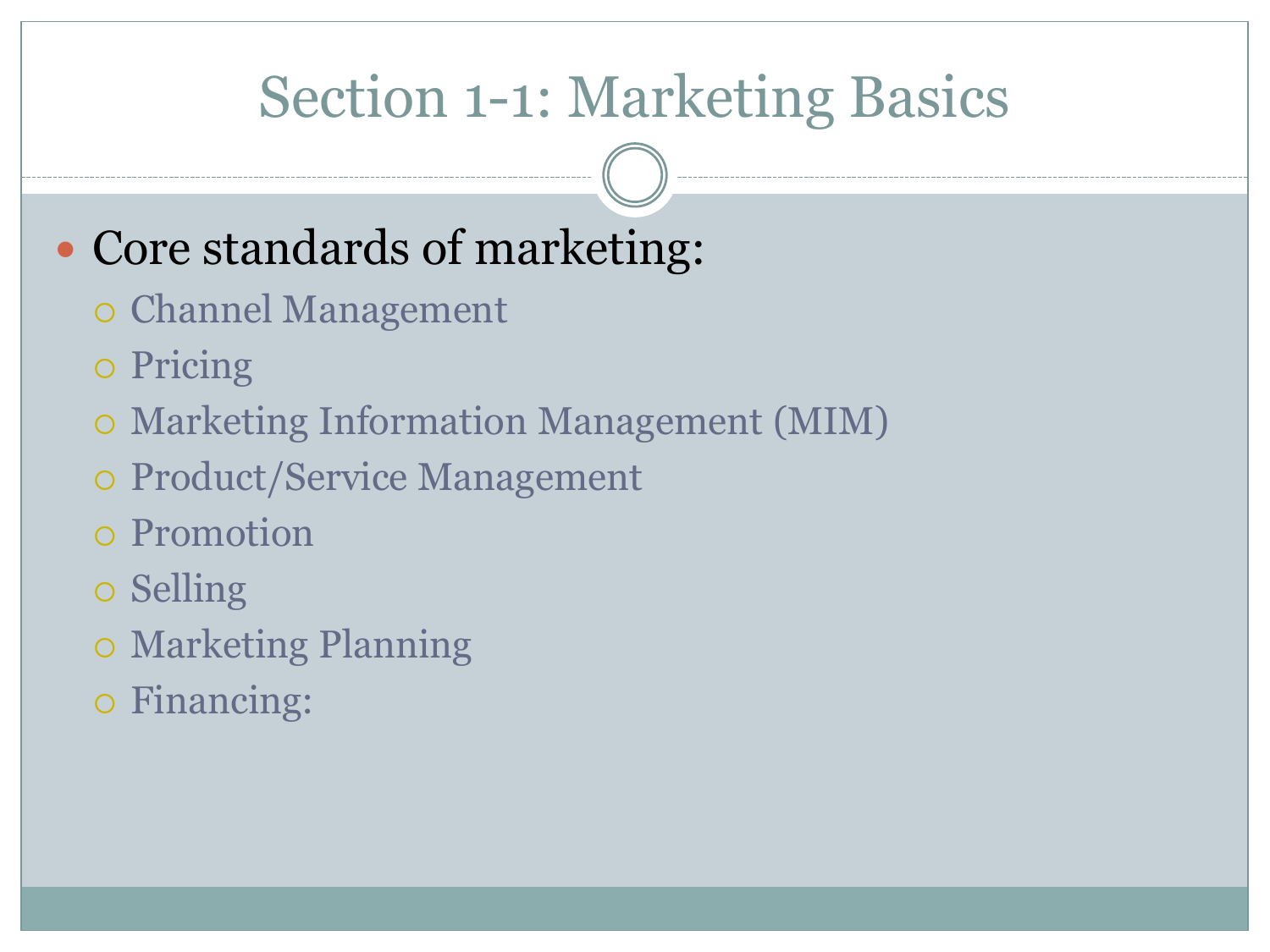#### • Channel Management:

- Best way to get products to customers
- Ex:
	- Retail/Wholesale
	- $\times$  Online
	- $\times$  Right location for event

### • Pricing:

- Establish/communicate the value of product
- o Directly related to demand in these industries
- Pricing policies: cover costs, make a profit

#### MIM:

- Market research
- o Helps to boost demand for product
- o Helps to predict demand, develop products, estimate quantities

### • Product/Service Mgmt:

- Design, develop, maintain, improve, and acquire products to meet customer needs/wants
- o Occur during production/idea generation
- Ex: helmets/concussion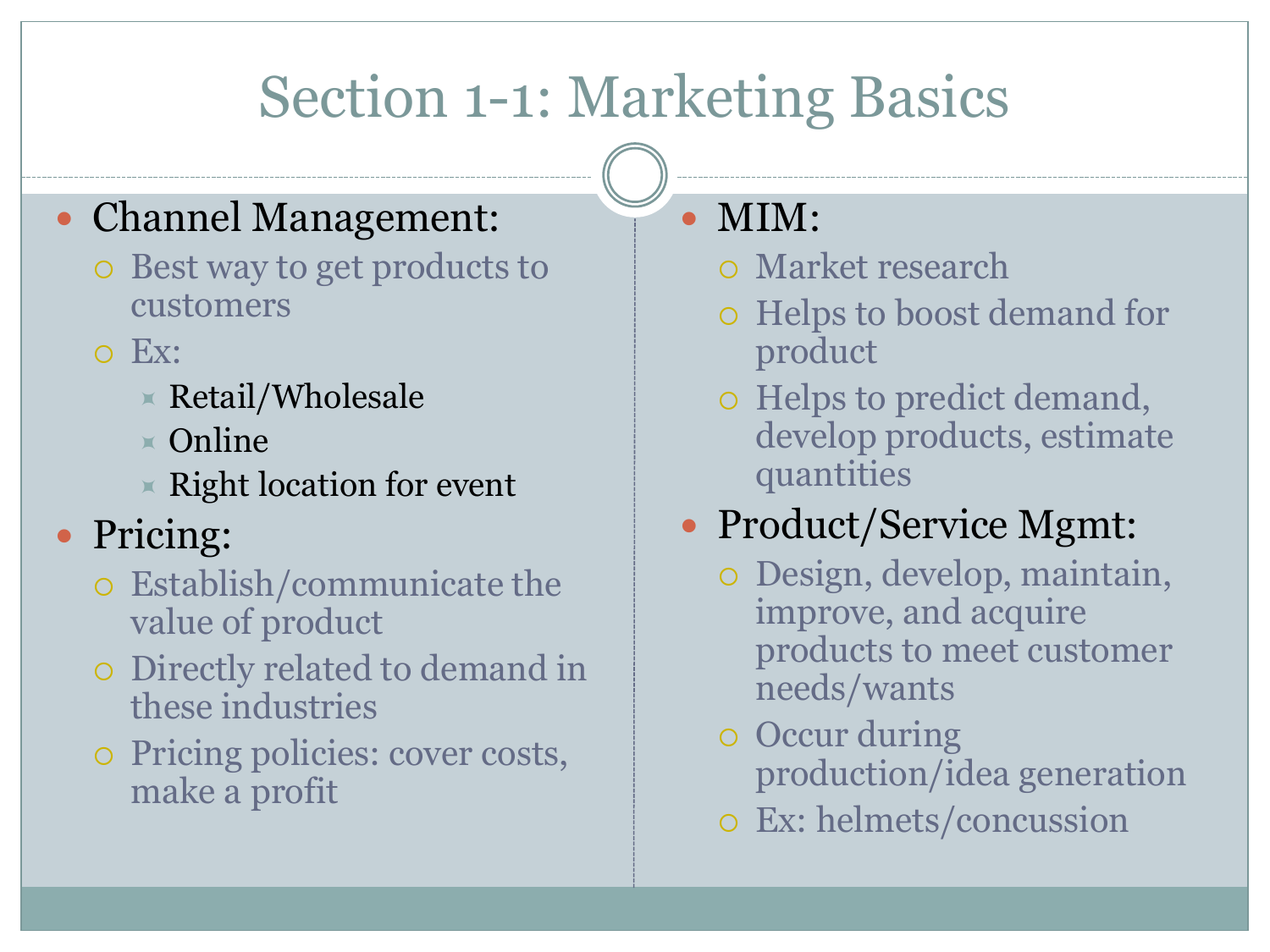#### • Promotion:

- Advertising
- o Communication
- Ex: coupons

### • Selling:

- Direct/personal communication
- Assess needs
- Determine future needs

### • Market Planning:

- Analyzing the market and determining how to compete
- Ex: team moving to a new city or combining teams

### • Financing:

- Budgeting
- Acquiring funding
	- $\blacktriangleright$  Investors
	- $\times$  Loans
	- $\times$  Personal savings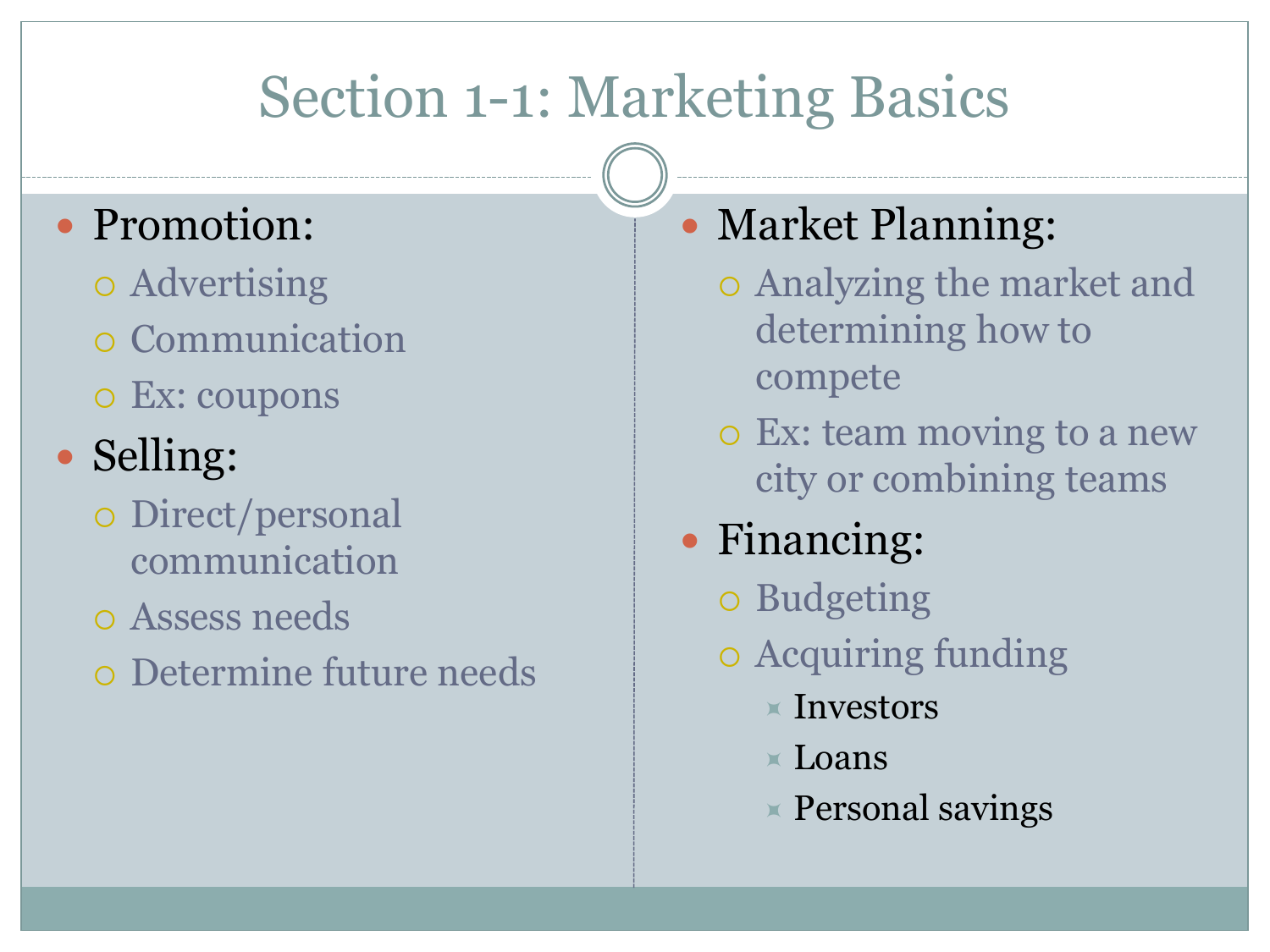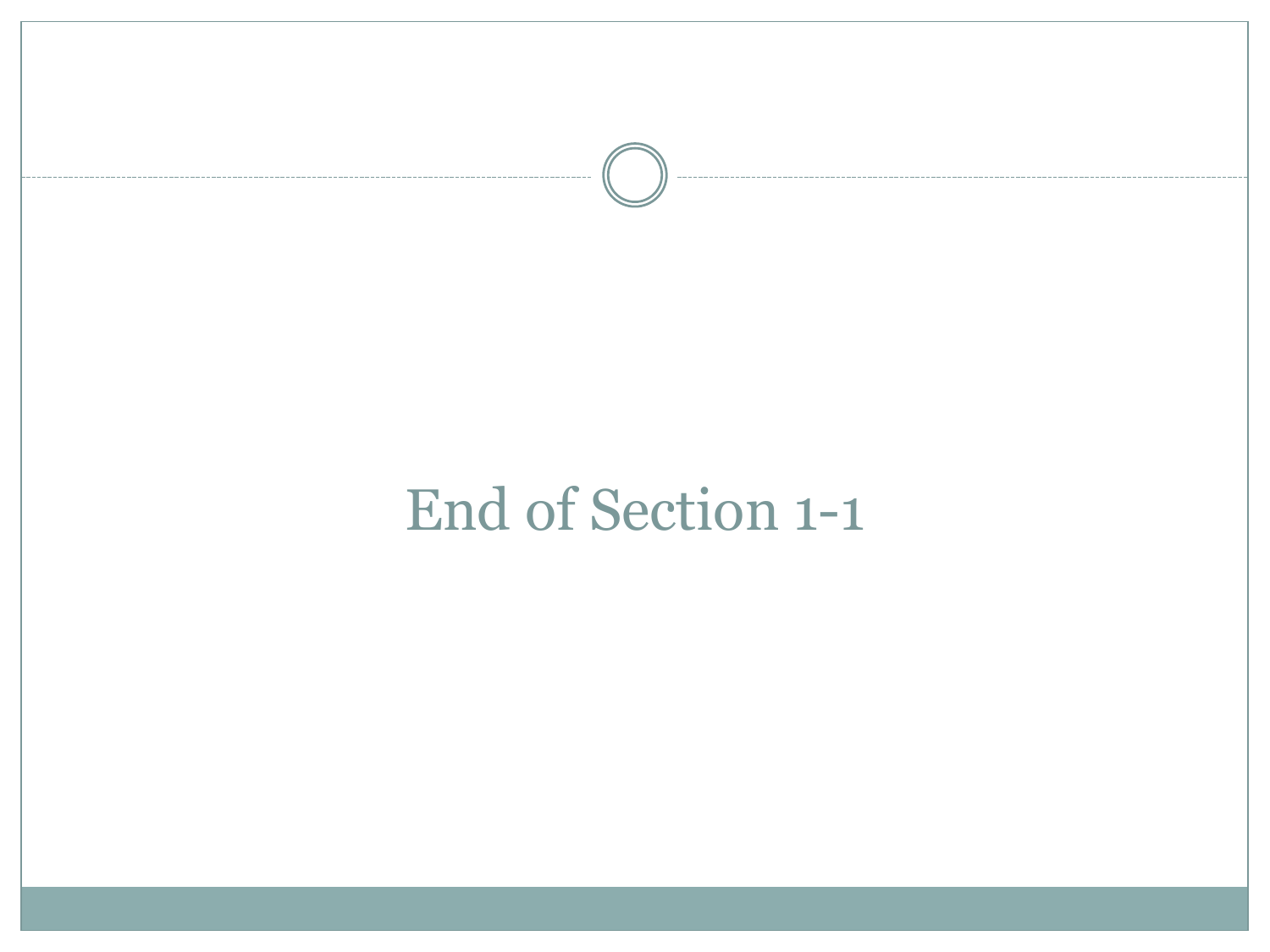- Sports spectators consume a wide-range of products beyond the competitive event
- Share demographics:
	- Gender
	- Marital status
	- Ethnicity
	- Income
	- Age
	- Education level

### Sports marketing:

- Planning a product/service around a group of spectators' interests
- Using sports to market products

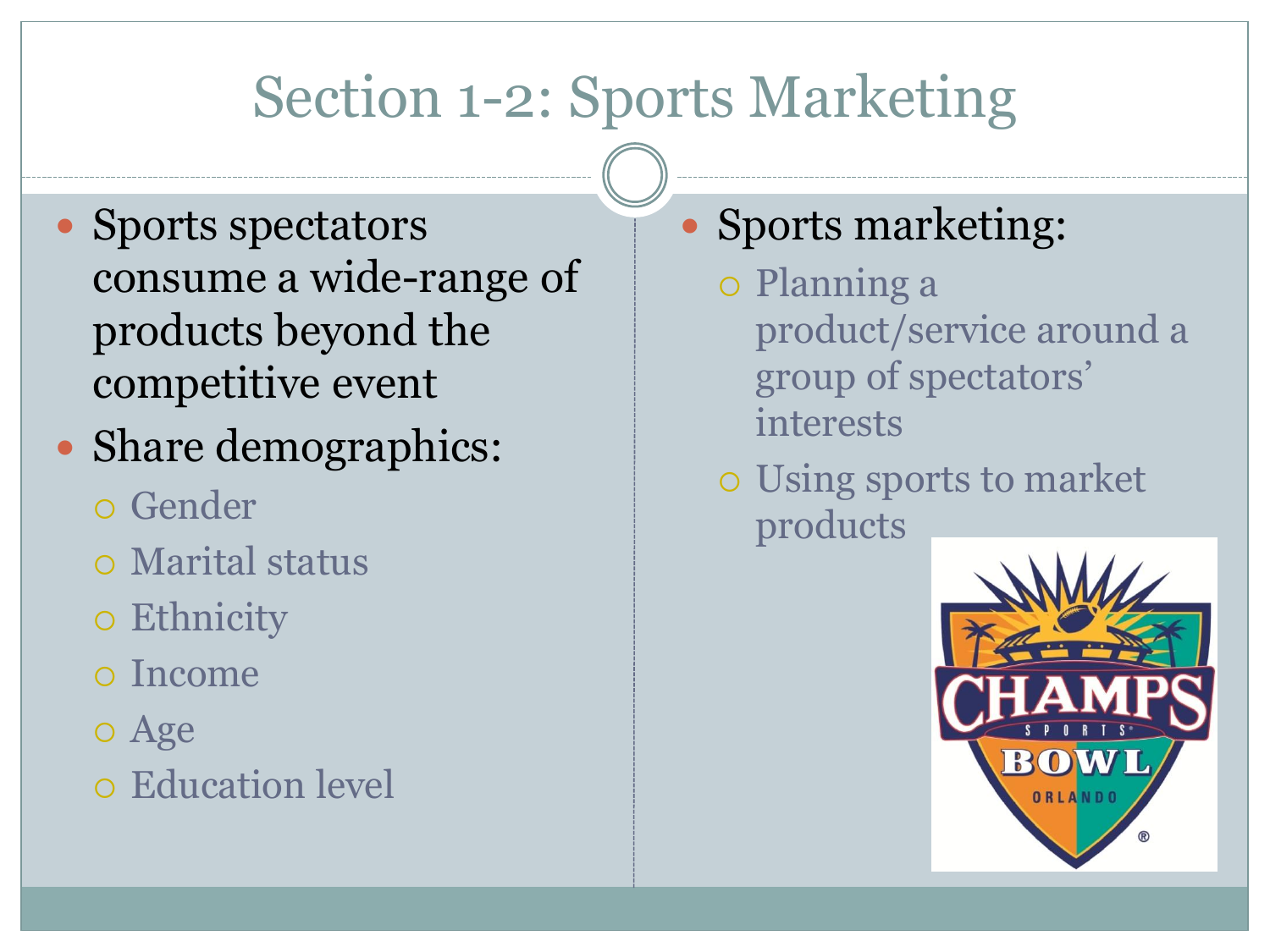### • History:

- Any idea on when the first athletic event that required admission was held, what event it was, and how much it cost to enter?
	- $\times 1858$
	- $\times$  Baseball (Long Island, NY)
	- $\times$  50 cents

#### Endorsement/sponsorship deals:

- 1923-1999: Gene Sarazen (male), golf, Wilson Sporting Goods, \$6,ooo + travel/expenses, renewed every 2 years (longest running endorsement in history)
- 1949: Babe Didrikson Zaharias (female), golf/basketball/track and field, Wilson Sporting Goods, \$100,000 a year (first significant female endorsement)
- 1928-today: Coca-Cola partnered with Summer Olympics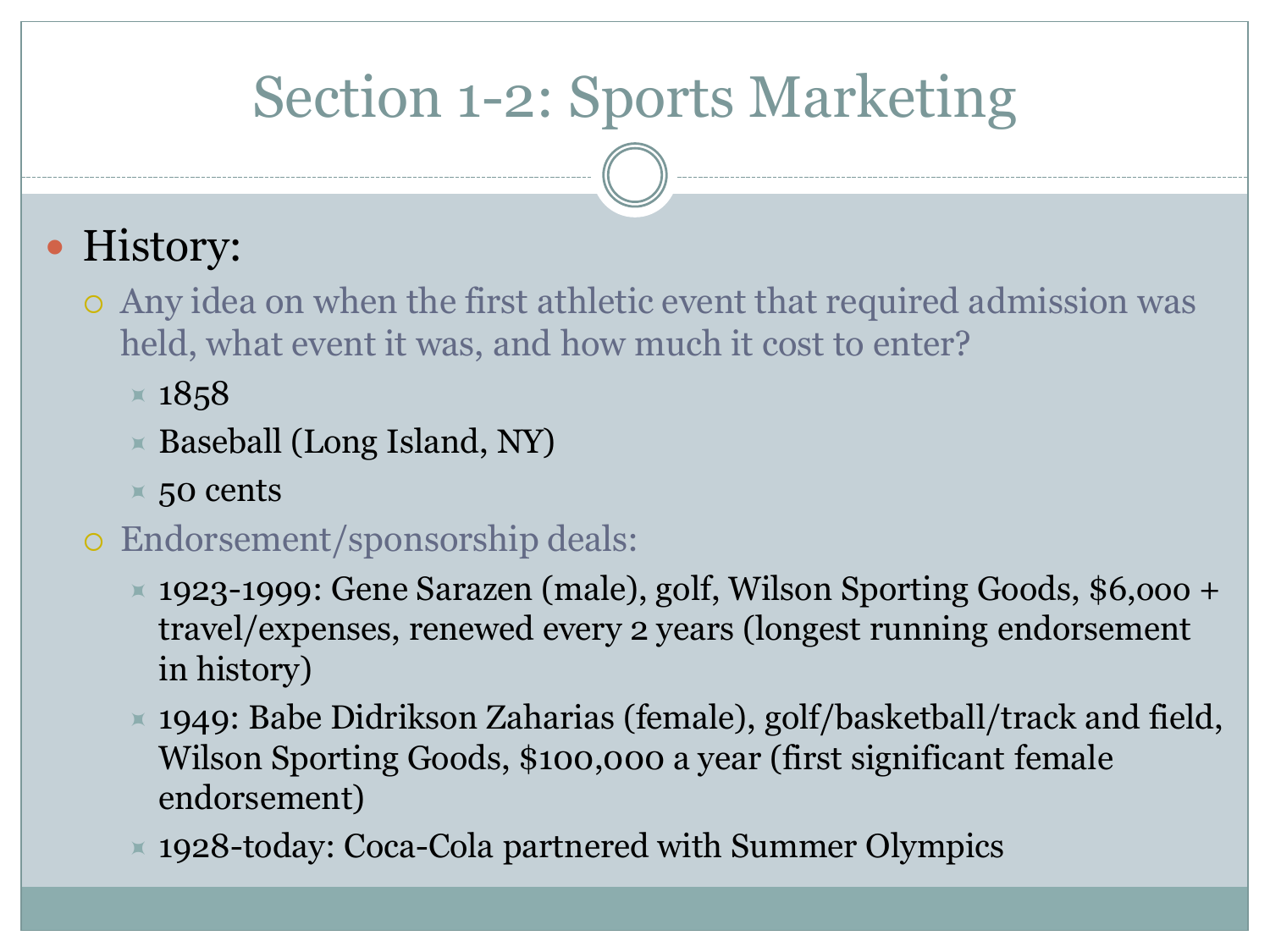#### History, continued:

- 1975: first Pay-Per-View event, boxing, "Thrilla in Manila," Muhammed Ali and Joe Frazier
- 1979: ESPN debuts
- o Discussion: Centre Daily article

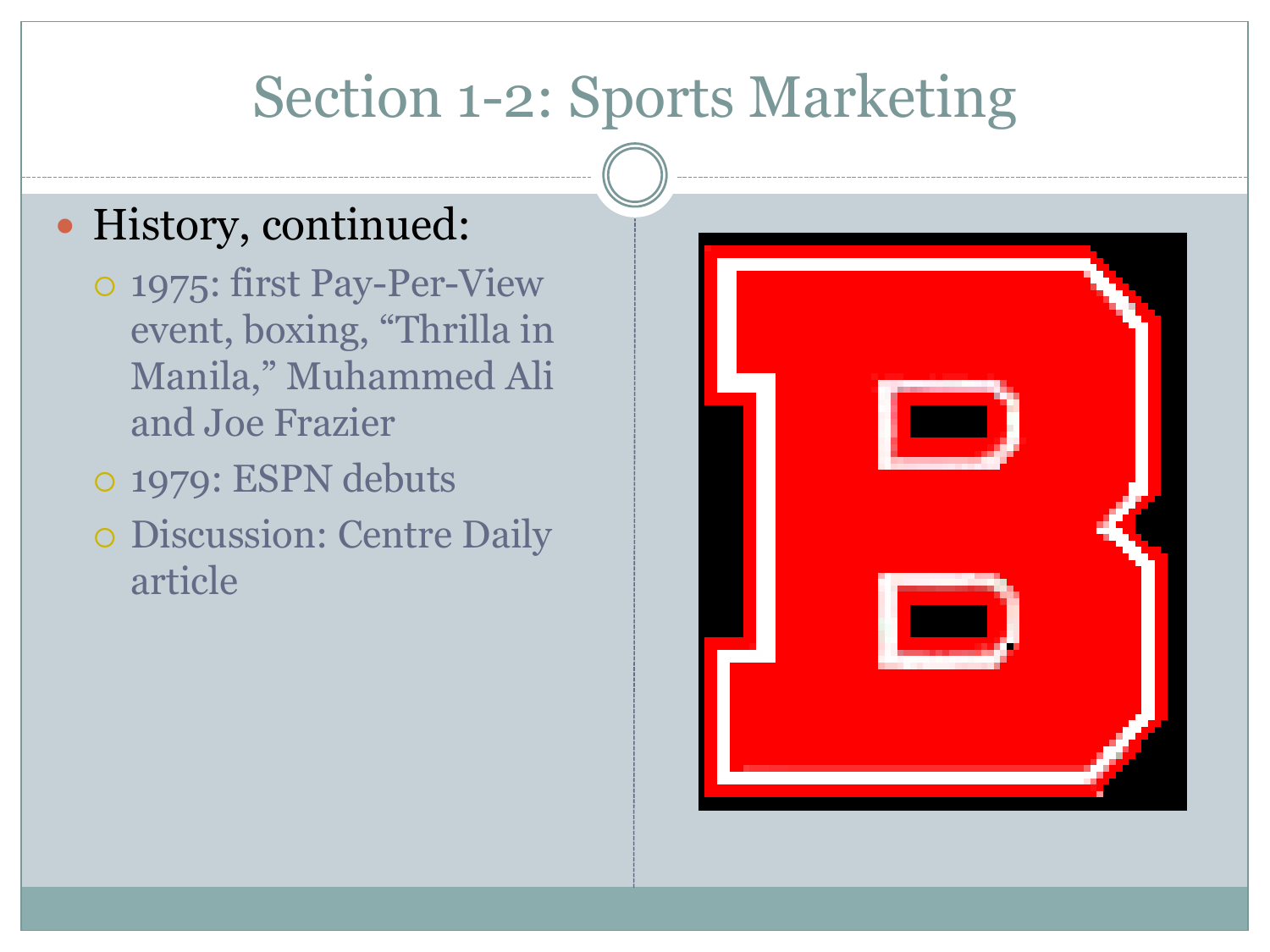- Goal: meet right mix of making a profit and meeting needs/demands of market
- Factors affecting price:
	- Demand
	- Importance of event
	- Popularity of athletes
	- Rivalry
		- $\times$  Think: what teams do you love to see compete? Why?
- The right marketing mix to attract customers:
	- o New sports, new opportunities
	- Gross impressions
	- o Timing

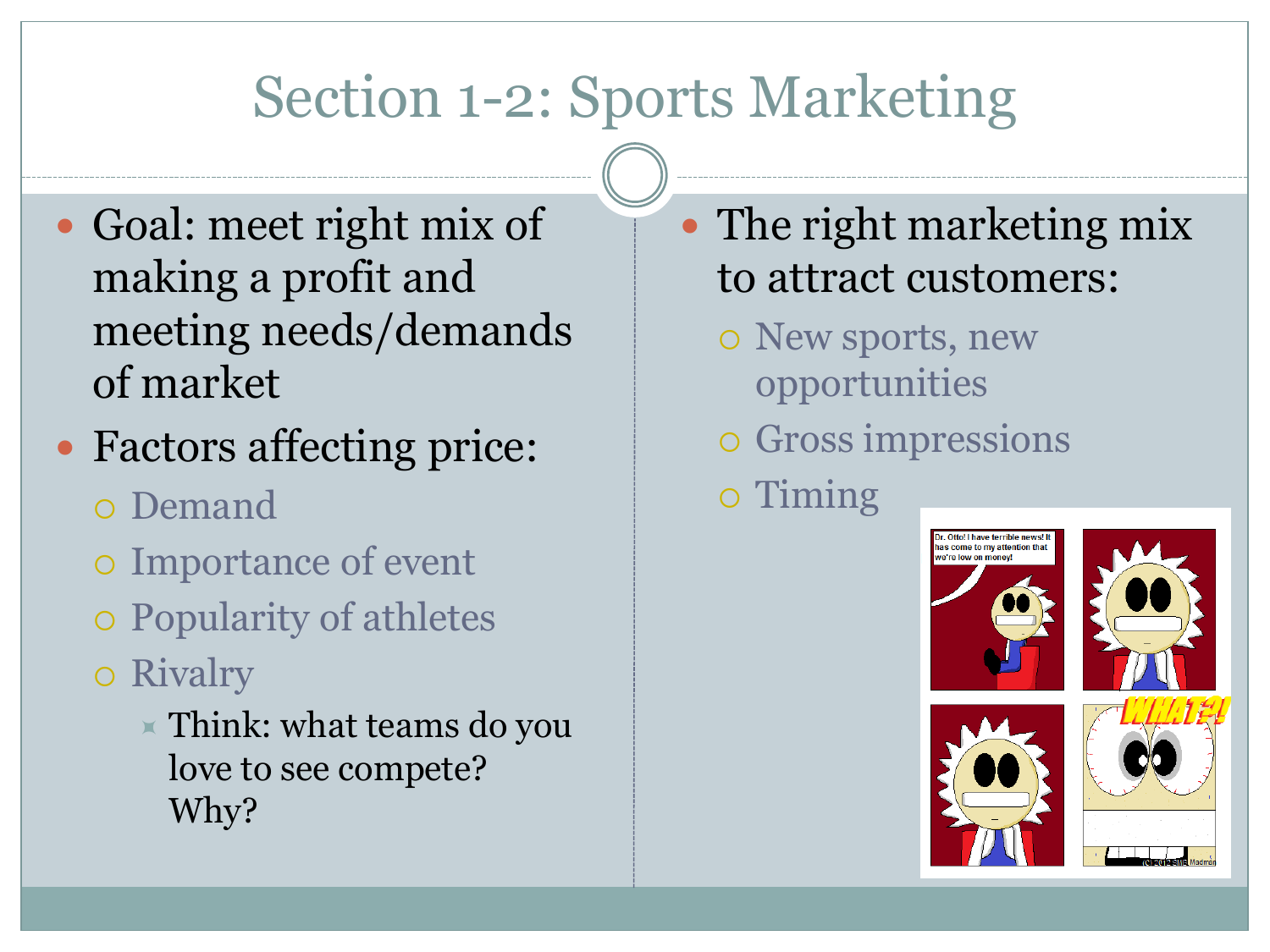#### • New sports, new opportunities:

- Must constantly find ways to keep customers interested
	- $\times$  Ex: extreme sports, arena football
- Invent new sports to maintain fan excitement
	- $\times$  Ex: skijoring—combination of dog sledding and cross-country skiing, ostrich racing, underwater golf
- Opens doors for cable networks, sponsors, and advertisers

#### Gross impression:

- Number of times per ad, game, or show that a product or services is associated with an athlete, team, or entertainer
	- $\times$  Ex: brands being highlighted/shown in movies, TV, and sporting events-- <https://www.youtube.com/watch?v=KjB6r-HDDI0>

 Goal: see top team/elite athlete with product, encourage you to purchase in order to be associate with that team/athlete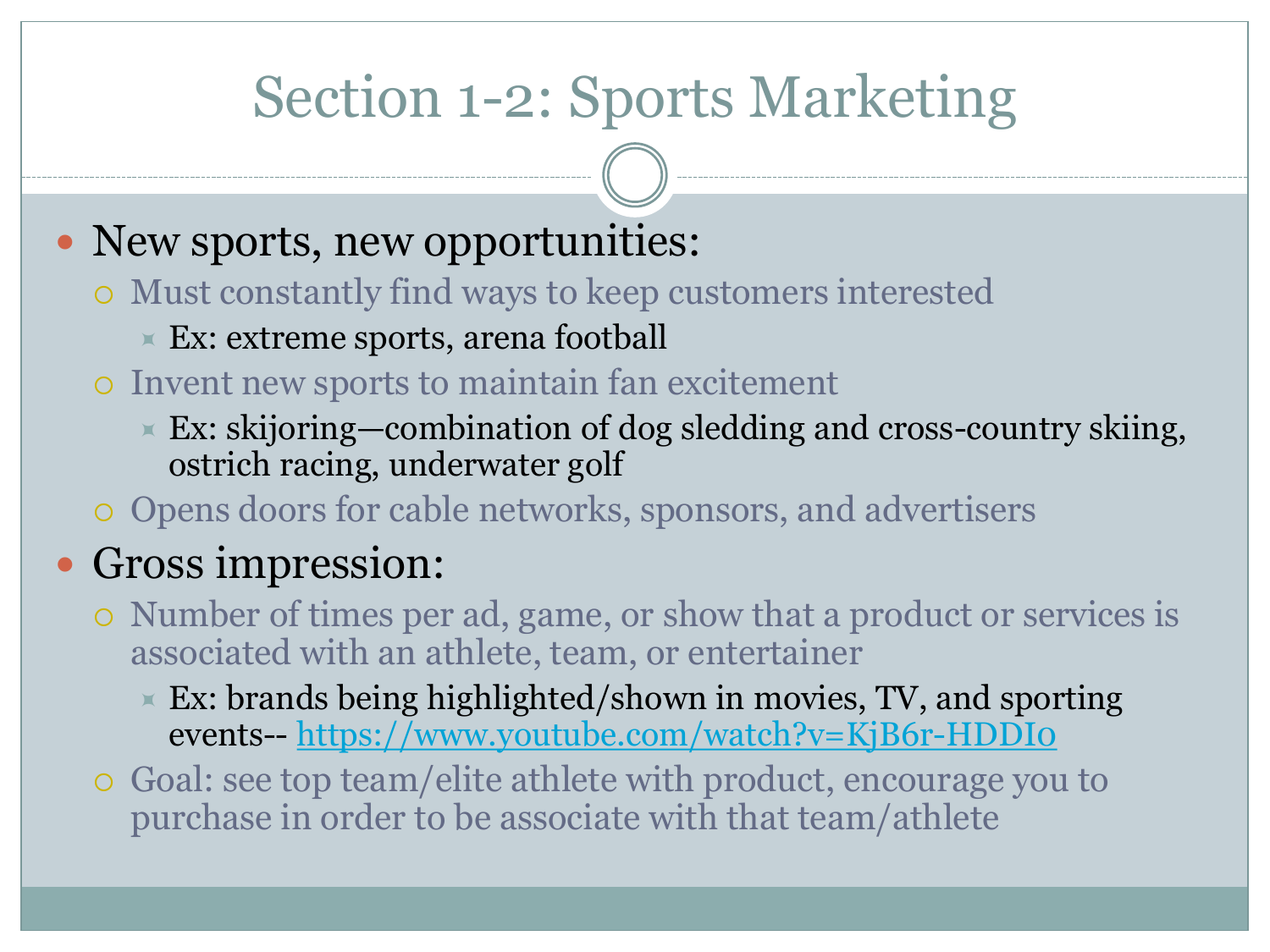### • Timing:

- Based on who is popular and which teams are winning at the time
- $\circ$  Losing streak = loss of support from fans
- Fans want to be identified with a winner
- Must have individuals constantly monitoring the industry
- Increases in competition between franchises will occur in order to stay in the customer's mind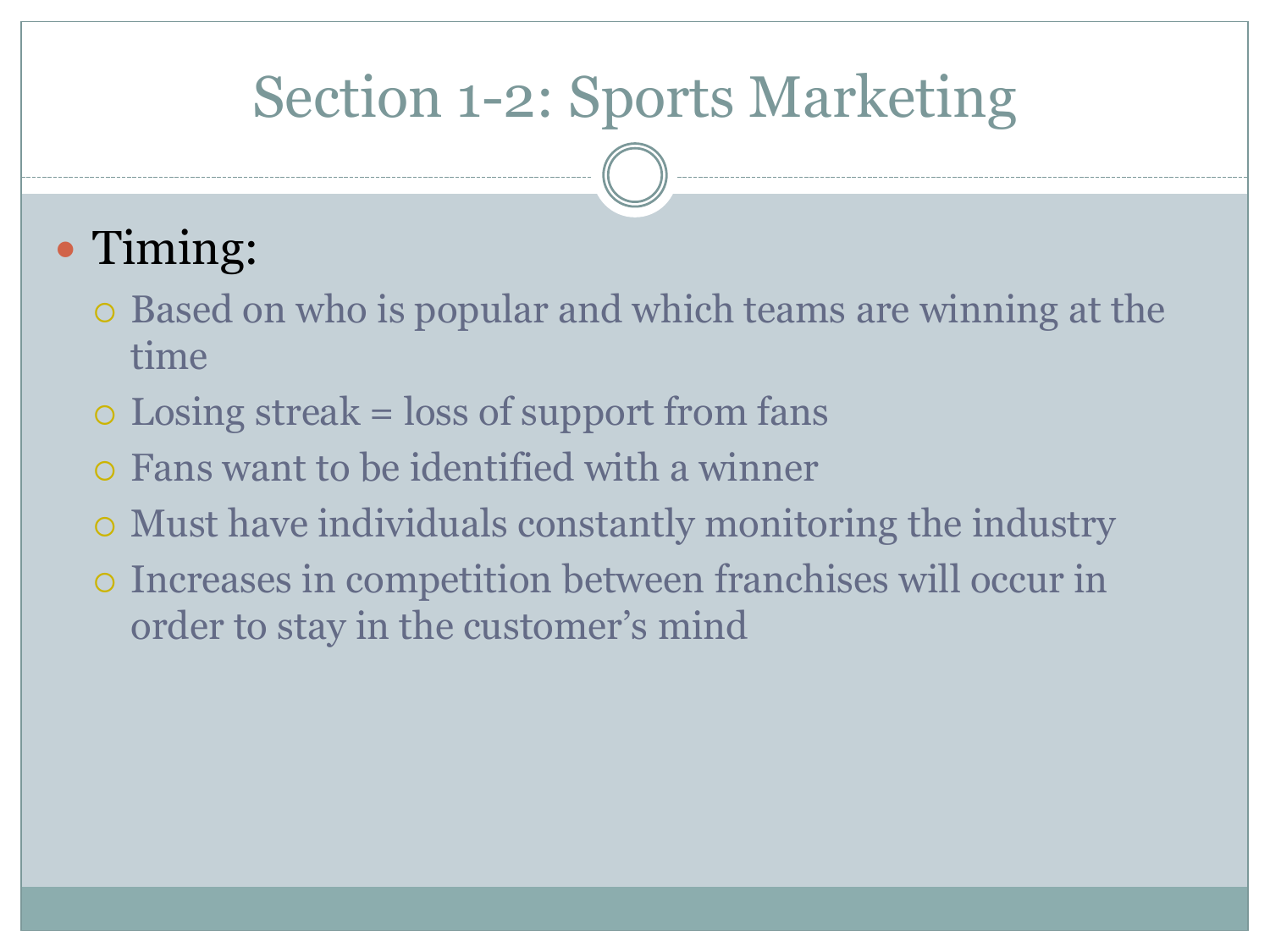- Multibillion-dollar industry
- Impacts global economy
- Impacts family budgets:
	- Vacations around tournaments
	- Travel to Super Bowl/College Bowl games
- What other industries would be effected?
	- Car
	- o Travel
	- Restaurants
	- Gas stations

### • Job opportunities:

- Parking garage attendants
- Marketing executives
- Construction
- Maintenance
- Building managers
- Lawn care
- Security
- Trainers
- Agents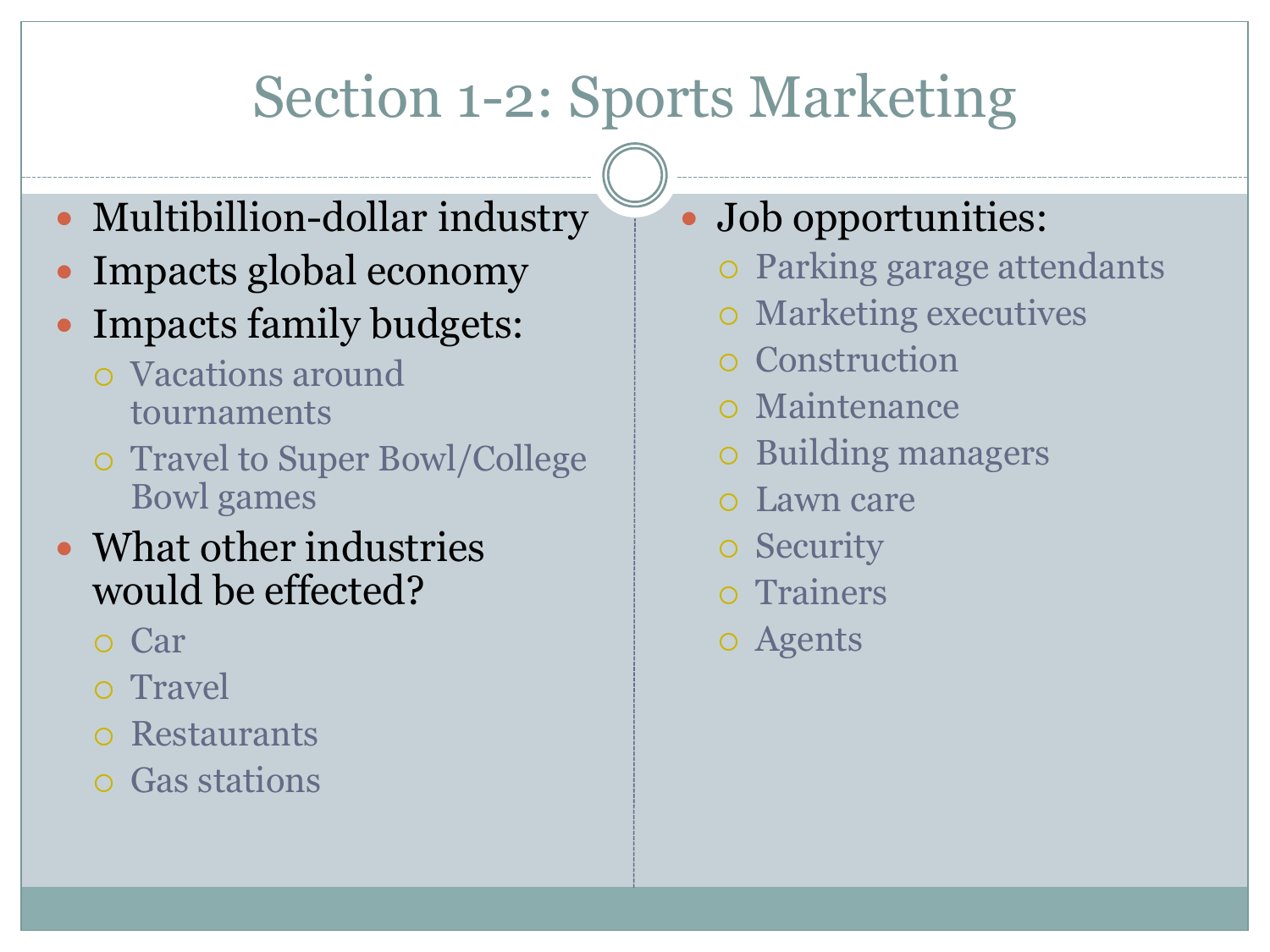#### • So many channels:

- Must be creative to compete
- o Reality shows have taken over
- Must find the right blend to reach all audiences
- o Networks pay top-dollar to acquire broadcasting rights to major events
- Advertising can cost millions (i.e. Super Bowl ads)
- o [Nielsen Company](http://www.nielsen.com/us/en/top10s.html)

#### Emotional:

- Emotional ties to teams/athletes
- Direct relation to fans willingness to purchase items

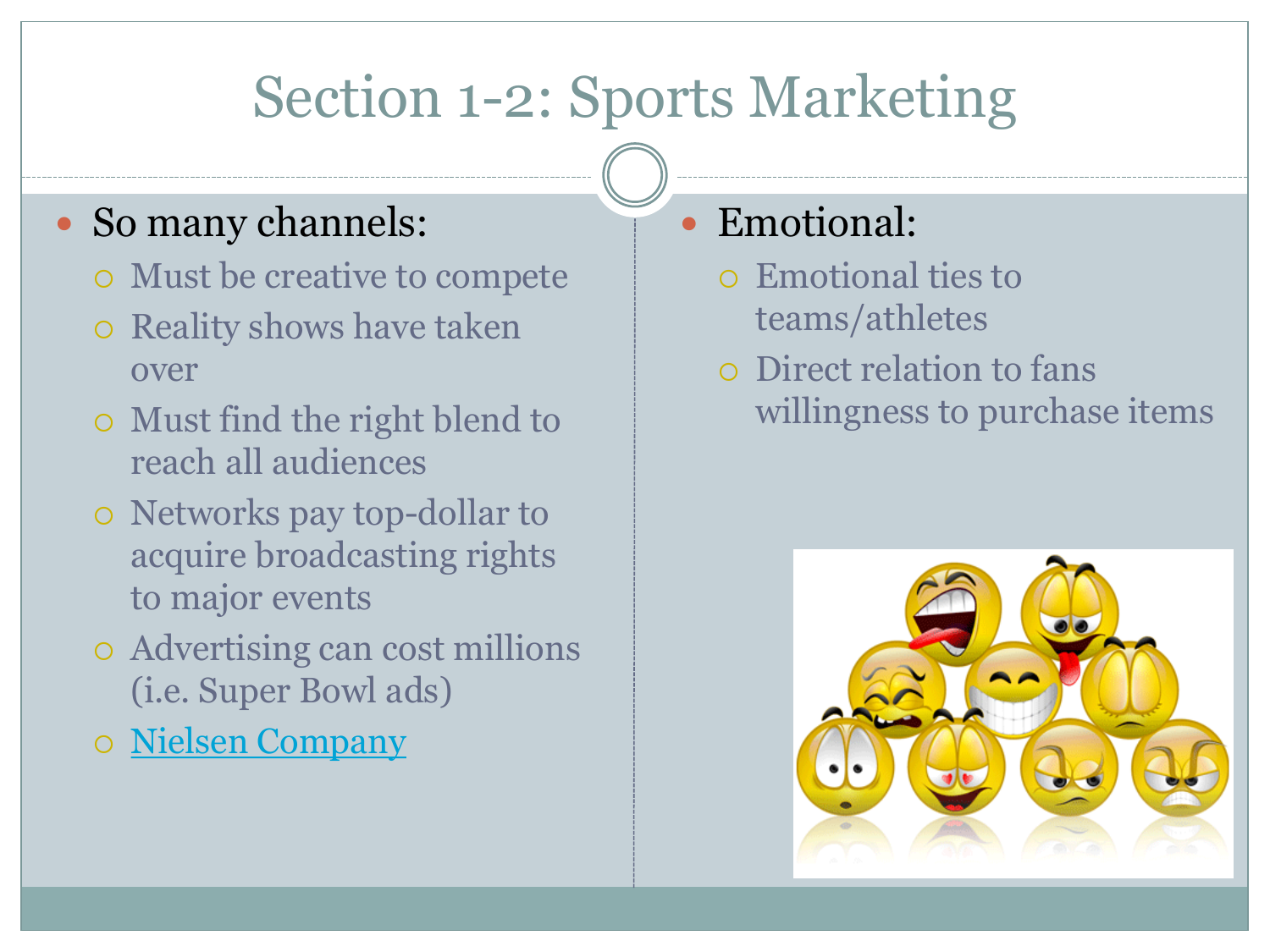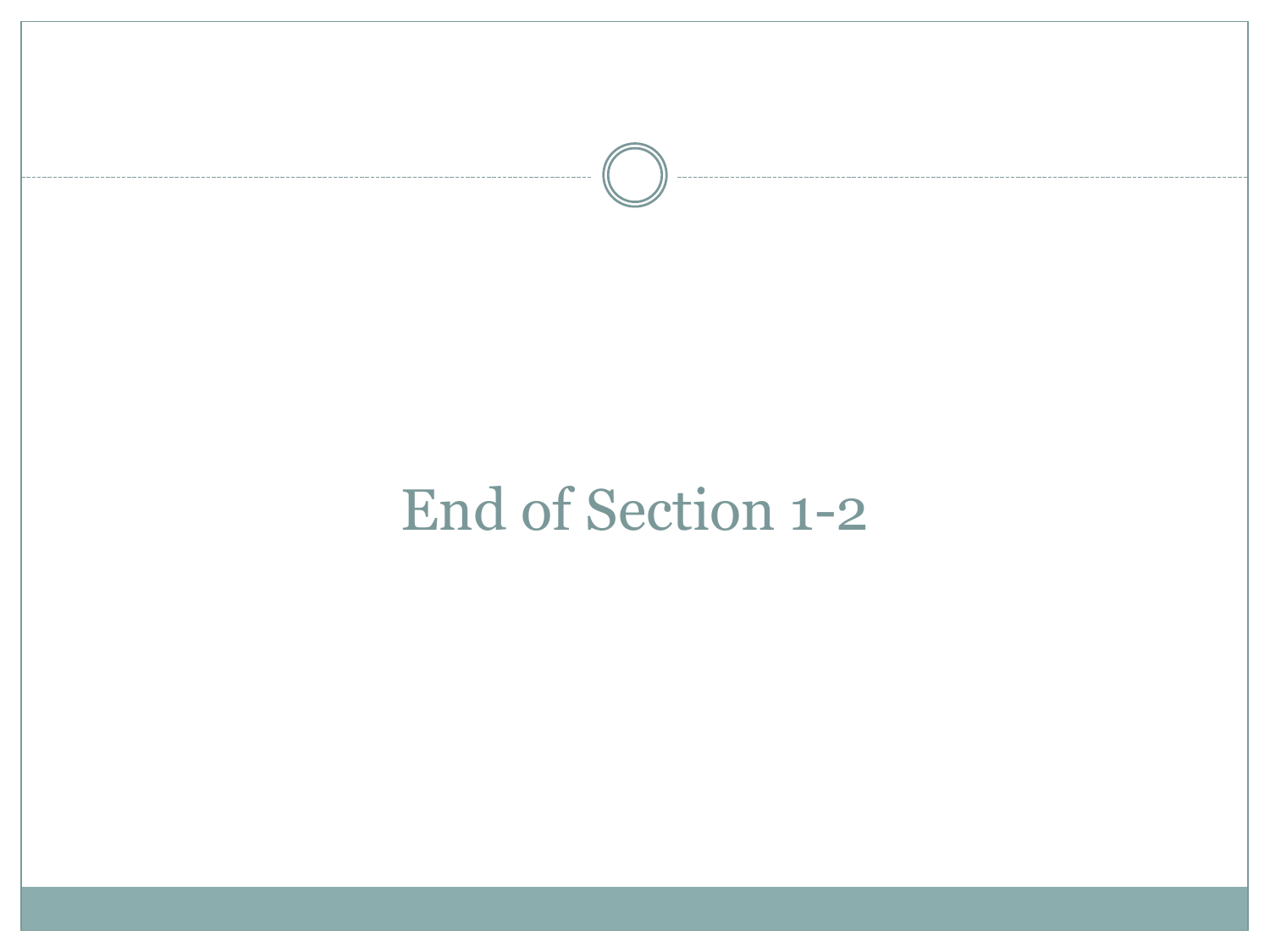#### Entertainment:

- Performance that people are willing to spend their money and spare time watching
- Can be sports and arts
	- Sports: games of traditional athletic skill Entertainment (arts): movies, theatre, concerts, etc.

#### How would you classify WWE?

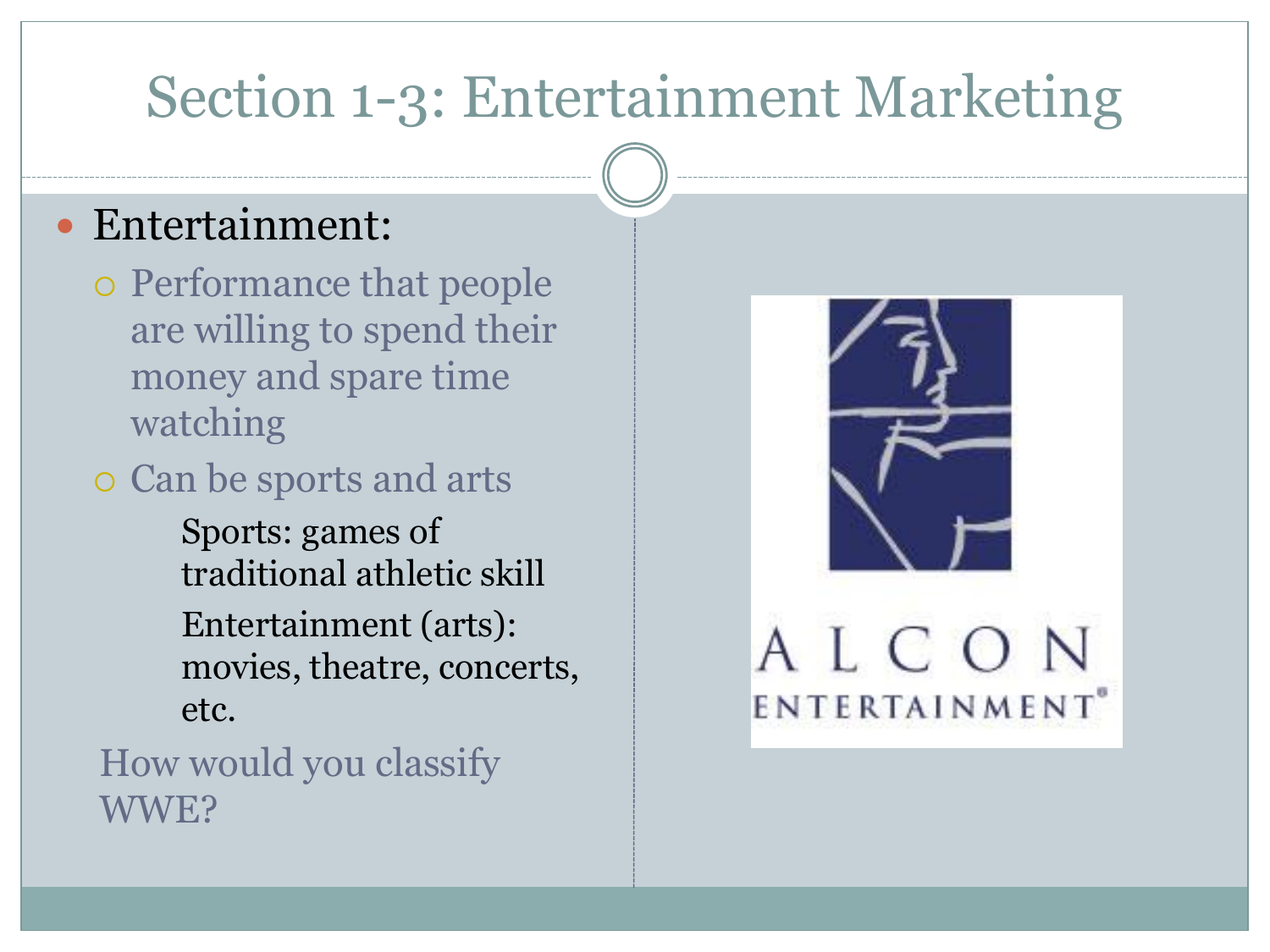- Entertainment marketing: encouraging consumers to spend time and money on entertainment
- History:
	- Early twentieth century: mainly made up of performing arts
		- $\times$  Ex: live theatre, ballet, opera, concerts
		- $\times$  Marketing: posters, word of mouth, newspapers, magazines
		- Locations: arenas, theatre, concert halls
		- Performers received instant feedback: applause, boo, tomatoes
	- Moving pictures integrated technology; moved to movies then television
		- $\times$  Ex: <u>silent films</u>
	- Internet caused a media explosion with distribution and feedback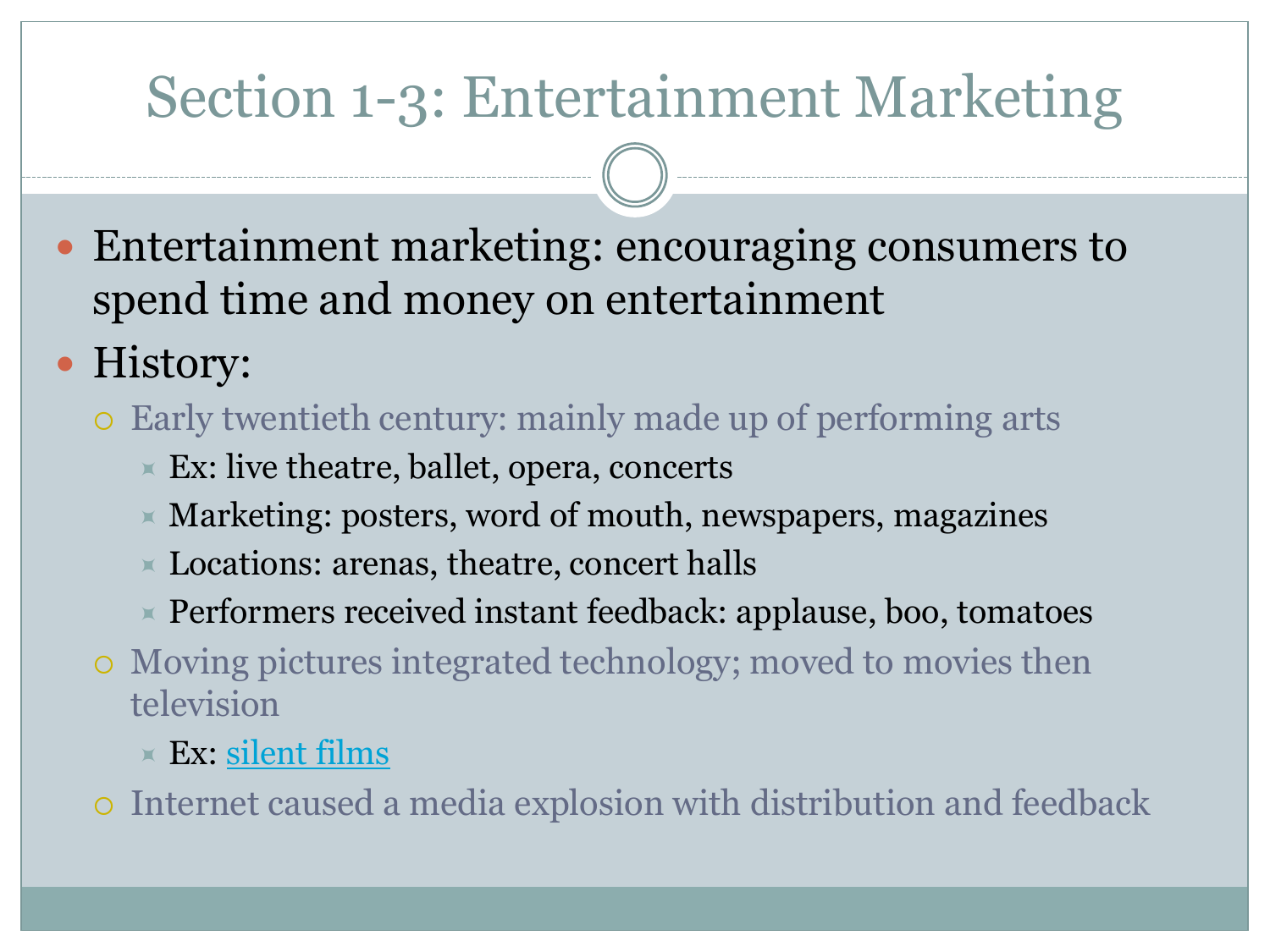Louis Le Prince made first moving pictures in 1888

o Ex: [moving picture](https://www.youtube.com/watch?v=yJLr0cTzRYk)

- Lumiere brothers were first to present projected movie in 1895
- Construction of movie houses/theatres quickly followed
- First movie with sound:
	- *The Jazz Singer*
	- 0 1927
- When do you think Mickey Mouse debuted? In what?
	- 0 1928
	- *[Steamboat Willie](https://www.youtube.com/watch?v=7NQyzcDnMdE)*
- First full-length animated film? When?
	- *Snow White and the Seven Dwarfs*
	- $0.1938$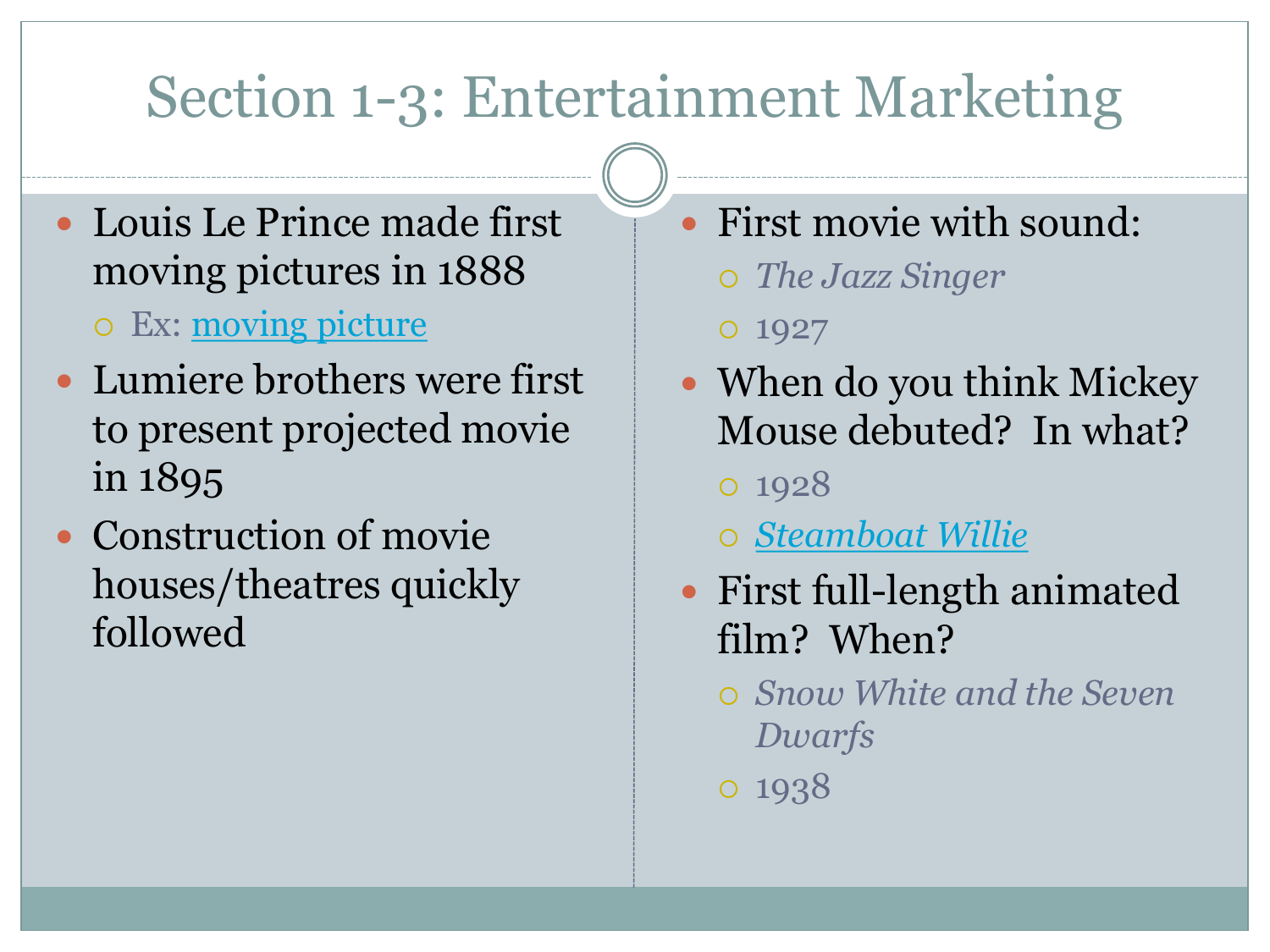### • TV/Marketing: Early Years

- End of WWII: less than 7,ooo TV sets and 9 stations
- 1945:
	- 25,000 people attend TV demo at Gimbel's in Philadelphia
	- Am. Assoc. of Adv. Agencies encourage TV ads (changed face of marketing)
- 1946:
	- $\overline{\phantom{a}}$  First televised sports event—heavyweight boxing match between Joe Louis and Billy Conn
	- Estimated 150,000 watched on 5,000 TV sets, avg: 30 people per set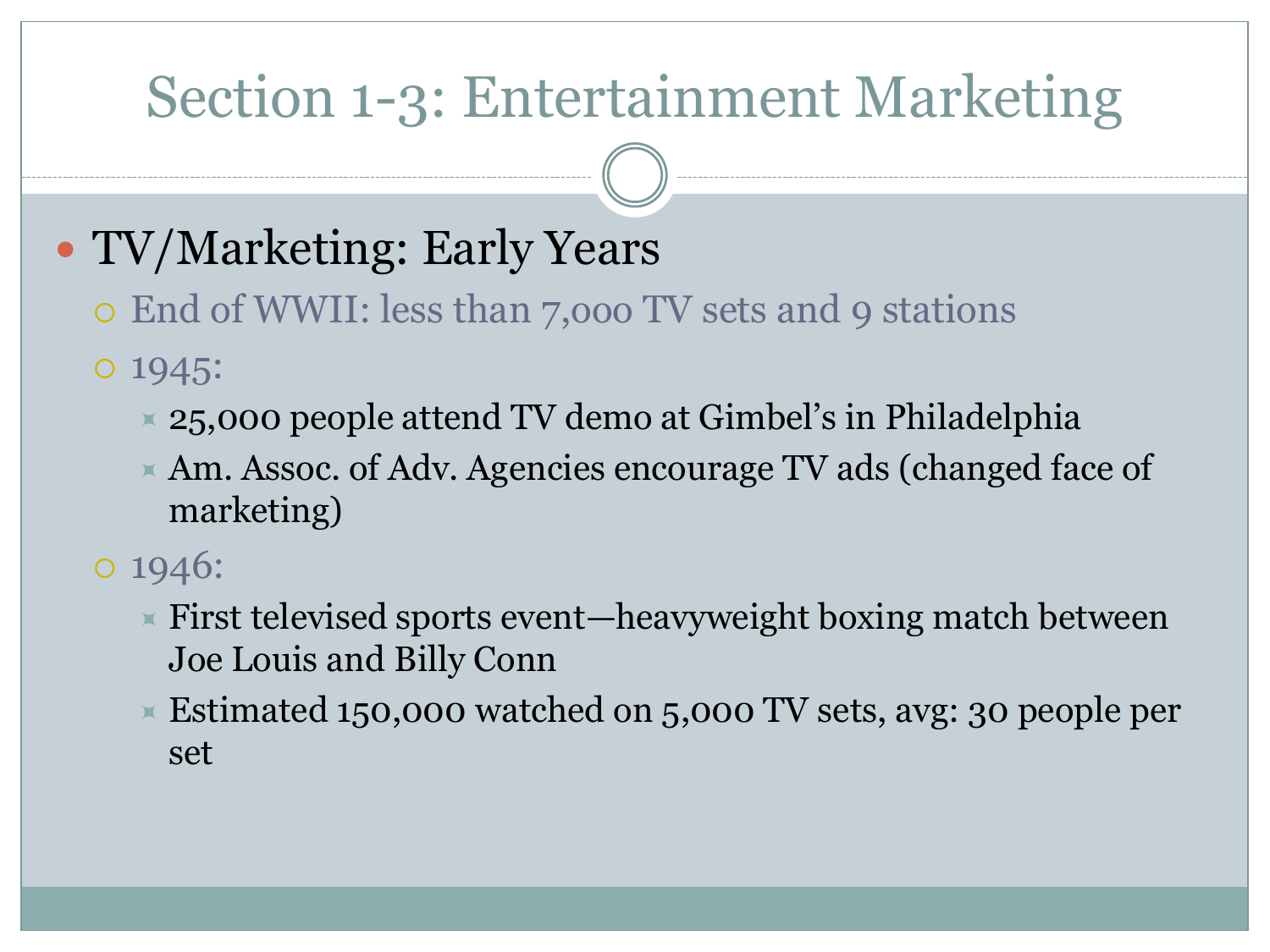- TV completely changed marketing opportunities
- Ratings determined the price of TV ad space
- Between 1945-1949: station offerings went from 9 to 98
- Examples of shows with a major following:
	- *[The Ed Sullivan Show](https://www.youtube.com/watch?v=COFHGFZxtnY)*
	- *Squawk Box*

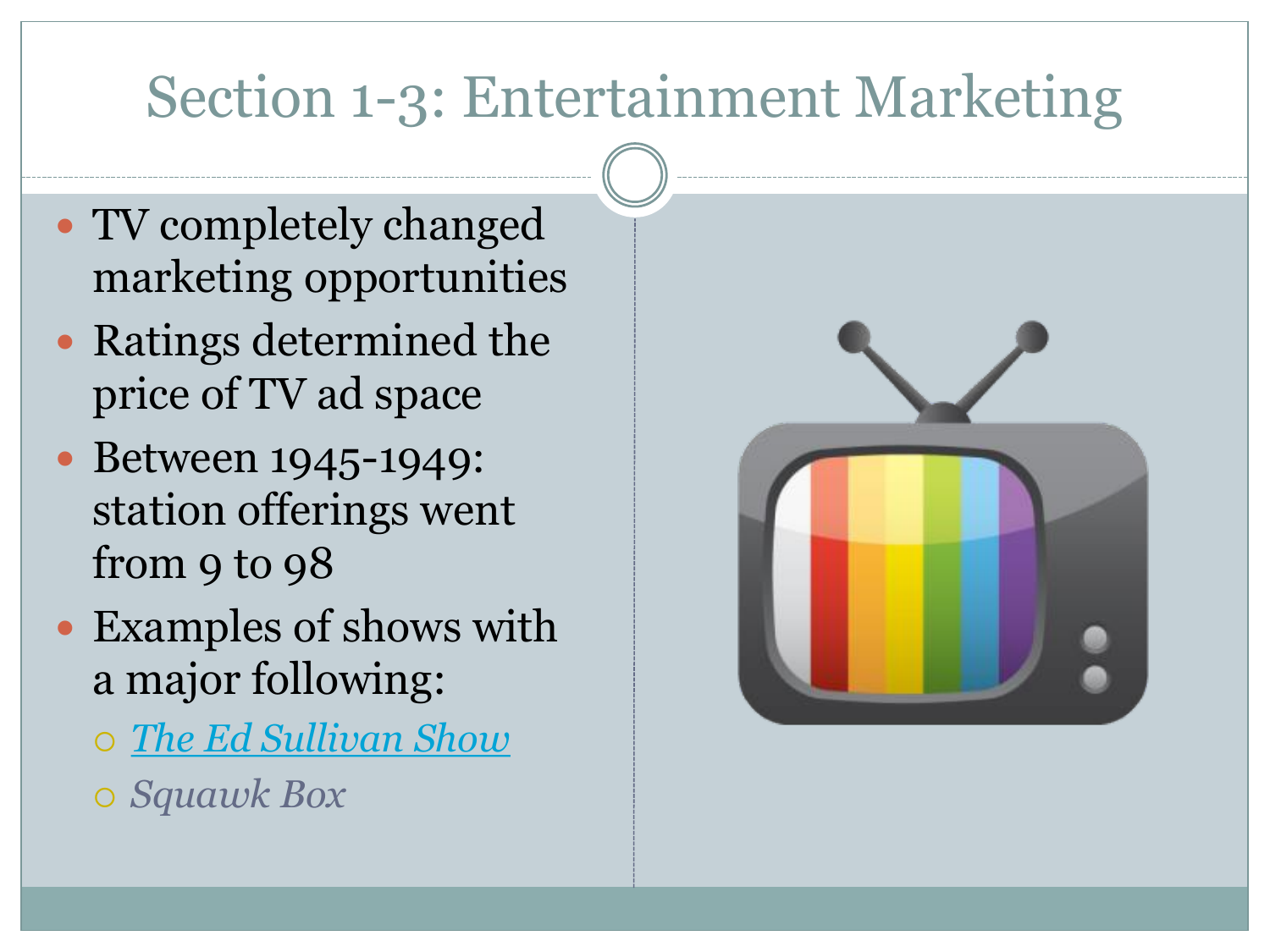- Improvements and evolution in technology has revolutionized sports and entertainment industries
- The Internet has provided viewing and marketing opportunities, thereby expanding the market
- Think:
	- How often do you use online options to watch shows and sports?
	- What apps have you downloaded to make it more accessible to information and shows?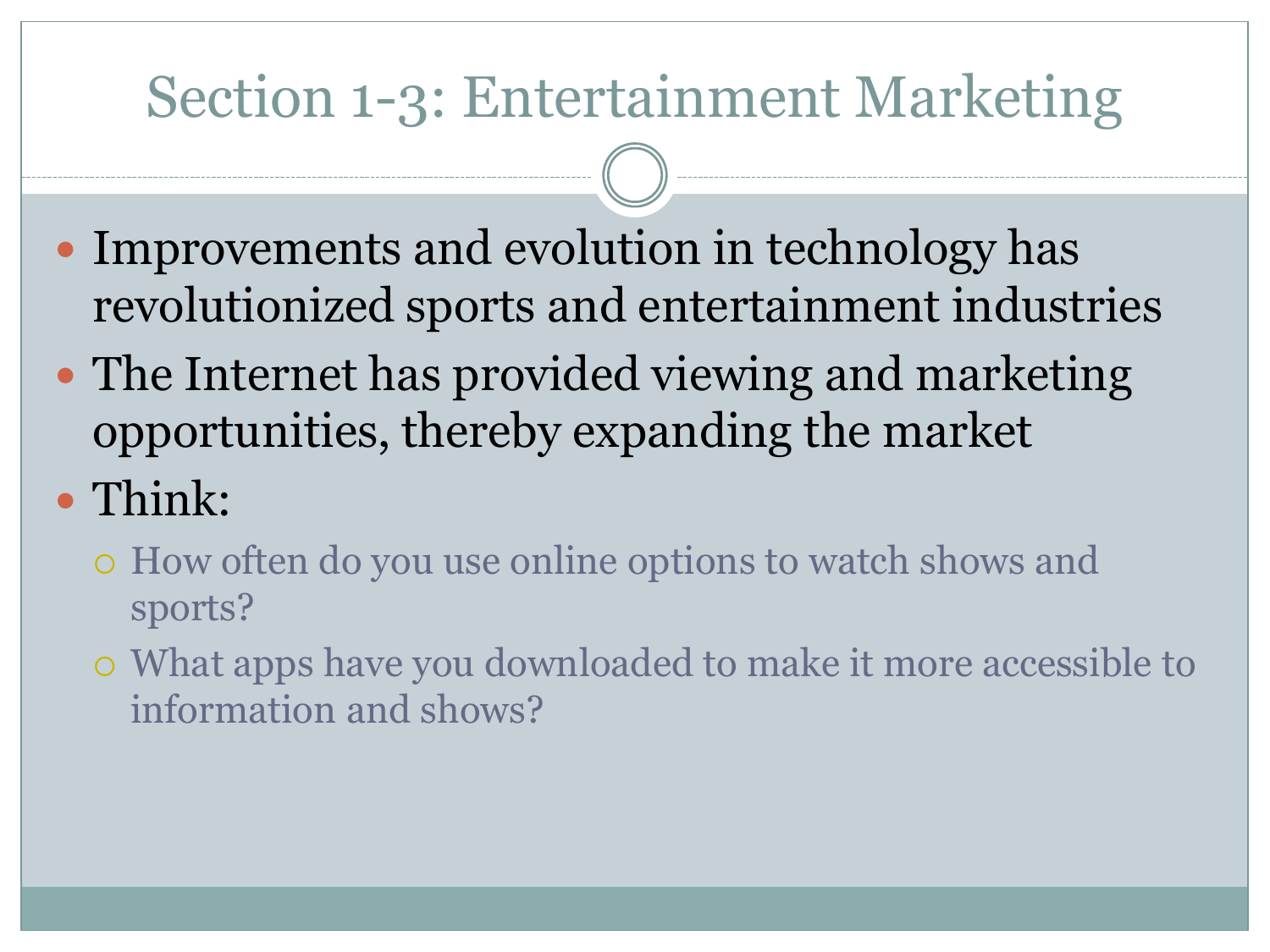- Development of technology provides instant feedback
- Use technology for marketing research
- Increase in reality shows has created a unique marketing mix in entertainment; allows for audience participation